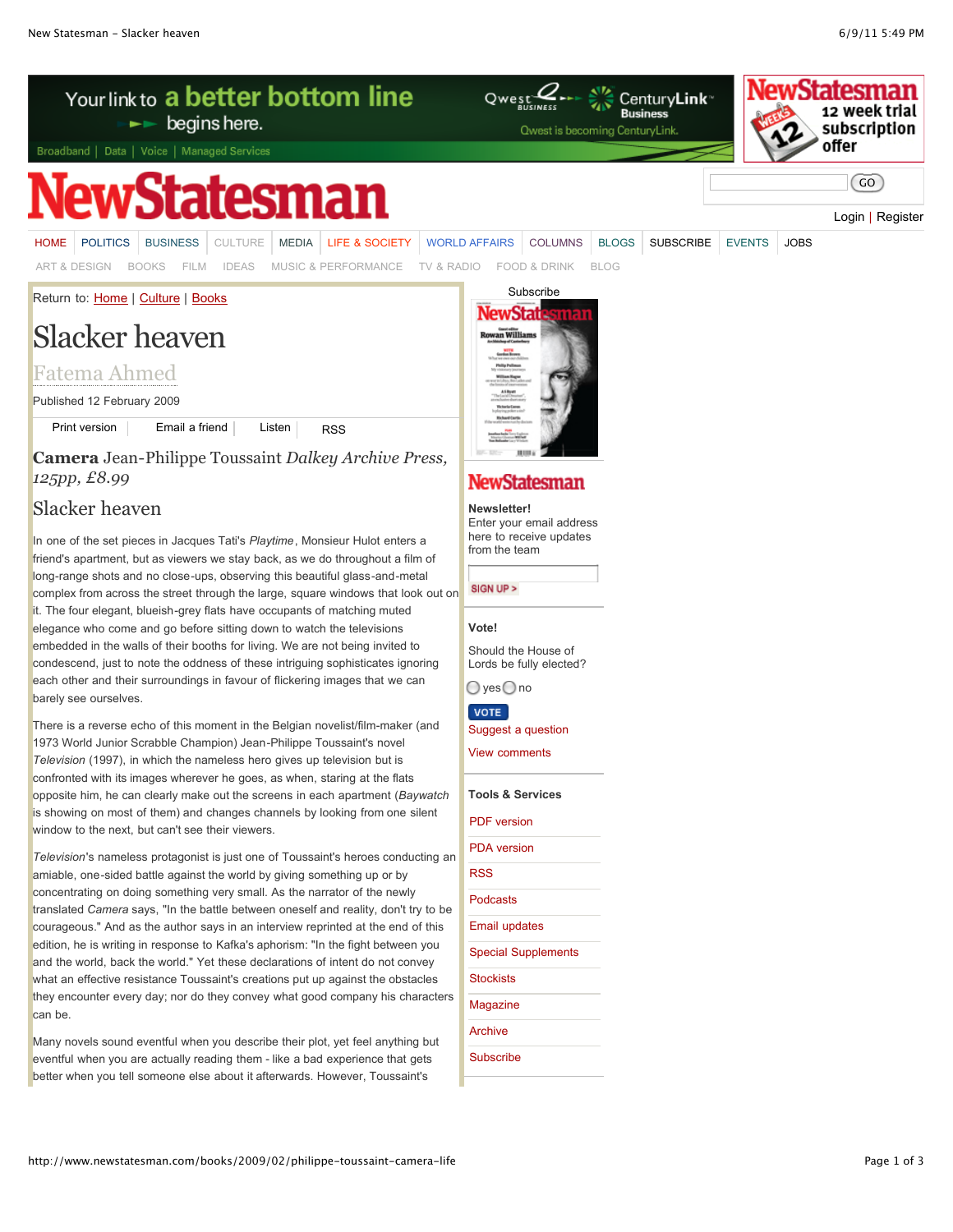novels have no conventional narrative and are not improved by summary. *Camera* begins:

It was at about the same time in my life, a calm life in which ordinarily nothing happened, that two events coincided, events that, taken separately, were of hardly any interest, and that, considered together, were unfortunately not connected in any way. As it happens I had just decided to learn how to drive, and I had barely begun to get used to this idea when some news reached me by mail: a long-lost friend, in a letter composed with a typewriter, a rather old typewriter, had informed me he was getting married. Now, personally, if there's one thing that terrifies me, it's long-lost friends.

The deadpan narrator spends a lot of *Camera* trying to complete the application for the driving course he wants to take. He doesn't get very far but does get into the habit of dropping in to the driving-school office, where he reads the paper, drinks tea and starts spending time with Pascale, the woman who runs the office.

The nicest aspect of Toussaint's work is its tact. Not only are the heroes trying to keep a private space for themselves, but the reader is also given space. Far from being alienating, this feels like a mark of respect; the author is never a *claqueur* holding up placards telling us what to feel. As they move through the situations the author sets up for them, his characters get to like each other through doing simple things together. The fact of relationships - the narrator's with Pascale, for instance - is always slightly surprising, but it is the kind of pleasant surprise that contrasts with *Camera*'s cold, public settings.

At one point the narrator describes a neighbourhood that seems "a vast model in which we, like pieces fit to scale, leisurely moved about between two rows of buildings". He is correspondingly fond of small, enclosed environments and sits in places such as photo booths whenever he can get the chance. At another point, back in the driving-course office, he watches the street outside and sketches rectangles on a window, creating frames for imaginary photos: "a single car, a single person walking on the sidewalk".

Just as the narrator selects what he wants to see in a scene, he is choosy about what he wants to feel, saying it is "better to be picky than embittered in life". As he moves between the driving-school office and train stations, train stations and ferry ports, what he wants most of all is "another life, identical to this life in shape and scope, its breathing and its rhythm, a life in every way comparable to life, but with no wounds imaginable, no aggression, and no possible pain". It's philosophicalslacker heaven, and although, in the same way as *Playtime*'s paradise of glass and steel, it may not be for everyone, Toussaint makes *Camera*'s vision of utopia seem like an attractive destination as he describes it.

*[Get the full magazine for just £1 a week with a trial subscription. PLUS get a free](http://www.newstatesman.com/link/wll) copy of Them and Us: Changing Britain - Why We Need a Fair Society by Will Hutton.*

| Post this article to |                                                         |  |
|----------------------|---------------------------------------------------------|--|
|                      | $del.icio.us$ newsvine<br>Reddit<br><b>Buzz</b><br>Digg |  |
| Post your comment    |                                                         |  |
|                      | Name:                                                   |  |
|                      | Message:                                                |  |
|                      |                                                         |  |
|                      |                                                         |  |
|                      | Email address:                                          |  |
|                      | (Your email address will not be published)              |  |
|                      | Post your comment                                       |  |

How to **Publish** a ROO

D